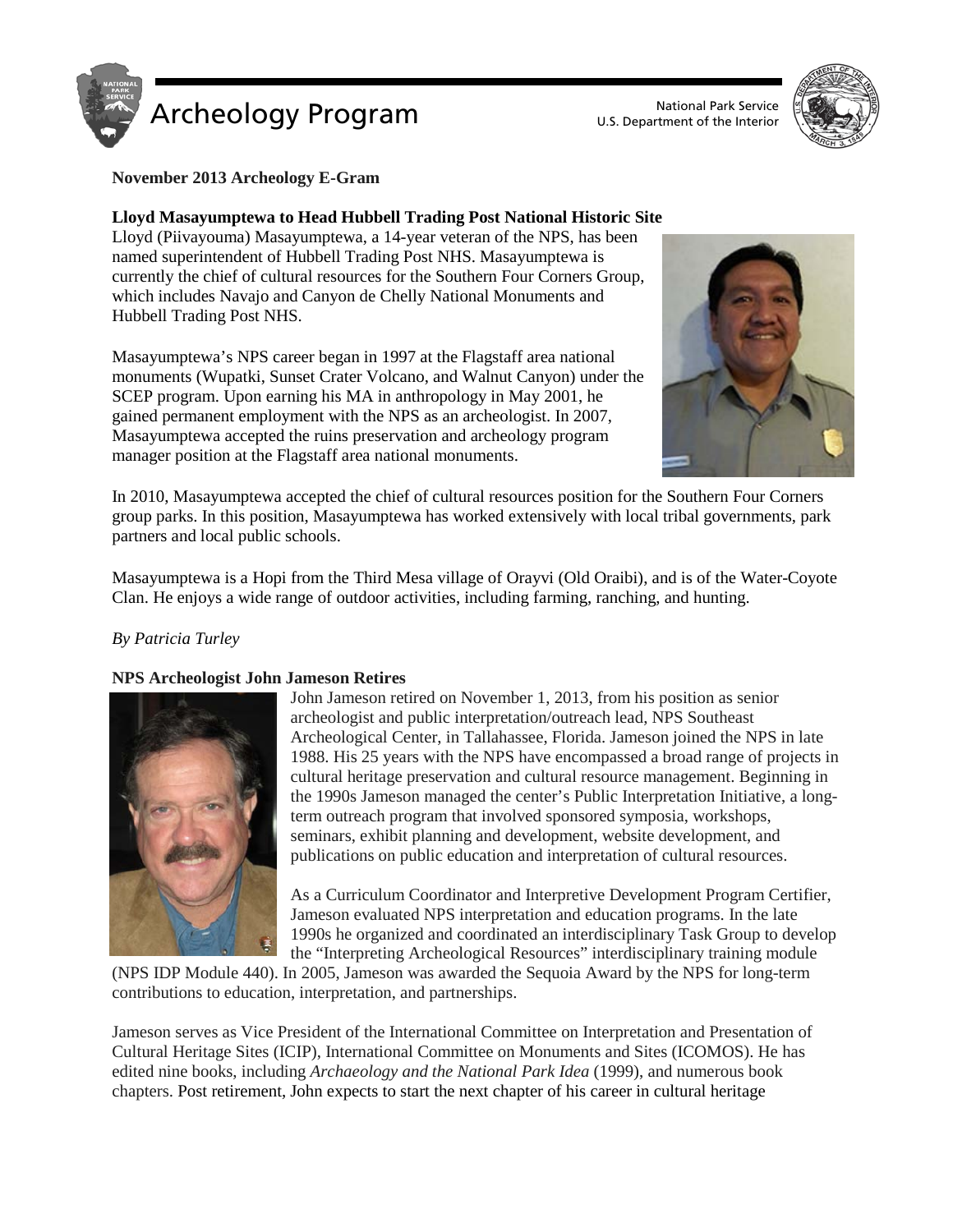management and interpretation in partnership with NPS, National Association for Interpretation, ICOMOS, and similar organizations. His friends and colleagues wish him the very best for his retirement!

#### **NPS Honors Employees for Cultural Resource Work**

The NPS has awarded the 2012 Appleman-Judd-Lewis Awards to eight individuals for excellence in cultural resource stewardship and management. The awards were given by NPS Director Jonathan B. Jarvis in a November 22, 2013, ceremony. The 2012 recipients are:

Cultural Resource Stewardship for Superintendents

Joy Beasley, acting superintendents, Monocacy National Battlefield Kevin Brandt, superintendent, Chesapeake and Ohio Canal National Historical Park Ed Clark, superintendent, Manassas National Battlefield Park Rae Emerson, acting superintendent, Monocacy National Battlefield Rebecca Harriett, superintendent, Harpers Ferry National Historical Park Susan Trail, Superintendent, Antietam National Battlefield

The superintendents of these five parks are recognized for their development of a shared vision and plans to commemorate the 150<sup>th</sup> anniversary of three Civil War events commemorated by their parks in the late summer and early fall of 2012: the 1862 Northern Virginia Campaign, the Maryland Campaign, and the preliminary Emancipation Proclamation. Through their leadership and collaboration, anniversary events were coordinated across park boundaries, provided visitors with a wide variety of educational materials, identified and pooled subject matter experts for planning and staffing the events, and formulated strategies for protection of park resources during the heavily attended events.

#### Cultural Resource Stewardship through Maintenance

David Bittermann, Chief, Design and Preservation Research Branch, Historic Architecture, Conservation and Engineering Center, Northeast Regional (NER) Office.

Bitterman is recognized for preservation of historic structures at NER's 80+ parks. He is a technical expert in maintaining interior environments in historic house museums and helps ensure that the design and installation of environmental equipment harmonize with the structures and their environmental requirements. At Sagamore Hill NHS, he worked to ensure that improvement of the interior of the house did not affect its historic character. This was accomplished through meticulous recording of the existing interior environment, thermal imaging, and infiltration analysis of the structure. His work advances NPS ability to ensure cultural resources long term preservation in a sustainable manner.

#### Cultural Resource Management

Eileen Devinney, Cultural Anthropologist, Regional NAGPRA Act Coordinator, Alaska Regional Office

Devinney is recognized for her six years of service to Western Arctic National Parkland as cultural resource program manager (2005-2009) and as the Alaska regional cultural anthropologist (2010-2012). She has been a leader in the region, seeking to establish appropriate contacts and protocol in NPS communications with Alaska's Native communities. She has been a source of timely advice to managers who are new, unfamiliar, or unaware of local situations.

In the summer of 2010, Devinney intervened in a situation resulting from the inadvertent discovery of a human burial in a house excavated by NPS archeologists in Bering Land Bridge National Preserve. The following summer, work in Kobuk Valley resulted in another discovery of human remains. Devinney was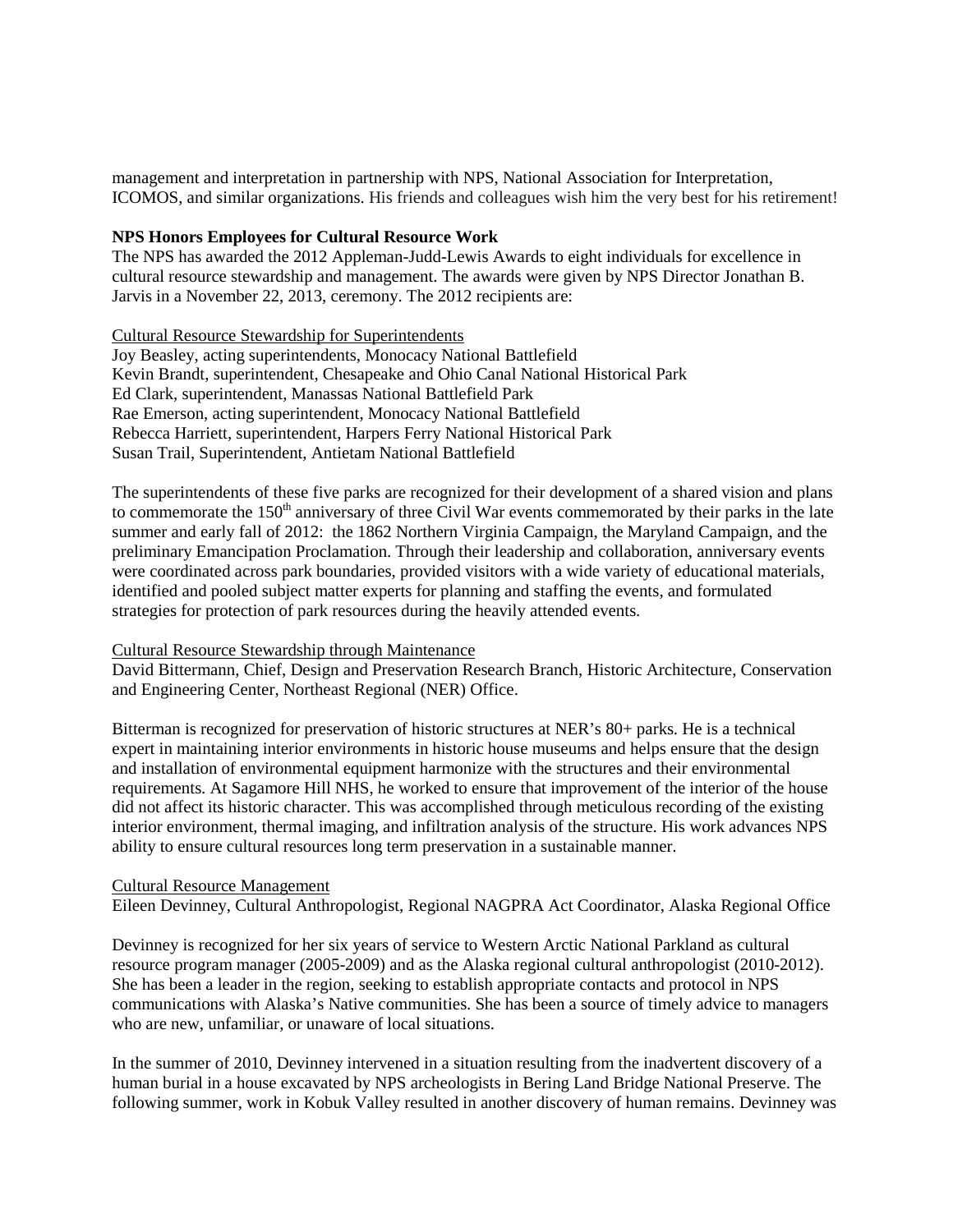able to assist the superintendent in resolving misunderstandings and facilitating consultation with the villagers. The result was a plan of action that was satisfactory to both the villagers and the archeologists. This process will give the park a better understanding of how people of the region feel about large excavations and will allow the NPS to make better decisions about permitting excavations in the future.

The Appleman-Judd-Lewis Awards recognize expertise and outstanding contributions to cultural resource stewardship and management by permanent full-time employees of the NPS. Offered annually, the awards were created to encourage creativity in cultural resource stewardship and management practices and projects, particularly those that may serve as examples or models for programs throughout the NPS. Established in 1970, the awards are named for three distinguished former NPS employees: historian Roy E. Appleman, historical architect Henry A. Judd, and curator Ralph H. Lewis.

### **International Archaeology Day Event at San Marcos de Apalache Historic State Park**

The NPS Southeast Archeological Center (SEAC), the Florida Park Service, the Florida Department of Environmental Planning, and Viva Florida 500 hosted an International Archaeology Day event entitled "Coastal Lives, Coastal Places" on October 26, 2013, at San Marcos de Apalache Historic State Park in St. Marks, Florida.

Over 300 visitors participated in activities that highlighted nearly 10,000 years of coastal and maritime heritage, including pottery making, atlatl spear throwing, net casting, artifact analysis activities, flint knapping, and Spanish and Civil War living history and demonstrations. Plays were performed by *Theater with a Mission*, based on historical documents and events from the Spanish colonial era across the region. SEAC archeologists were on hand to help children become NPS Junior Archeologists and conducted demonstrations of geophysical and remote sensing technologies and their applicability for archeological sites.



SEAC archeologists at the International Archeology Day event in St. Marks, Florida, on October 26th. NPS photo.

Speakers discussed the history and archeology of the park and area. Madeline Carr, retired professor of history, Florida State University, spoke about "History of San Marcos de Apalache." Joe Knetsch, a local historian, discussed "Colin Mitchel v. U.S. and the creation of the St. Marks Military Reserve" and "First Seminole War and San Marcos." SEAC archeologist Drew Wise presented the results of NPS archeological efforts in "Coastal Fortification Archeology and the NPS."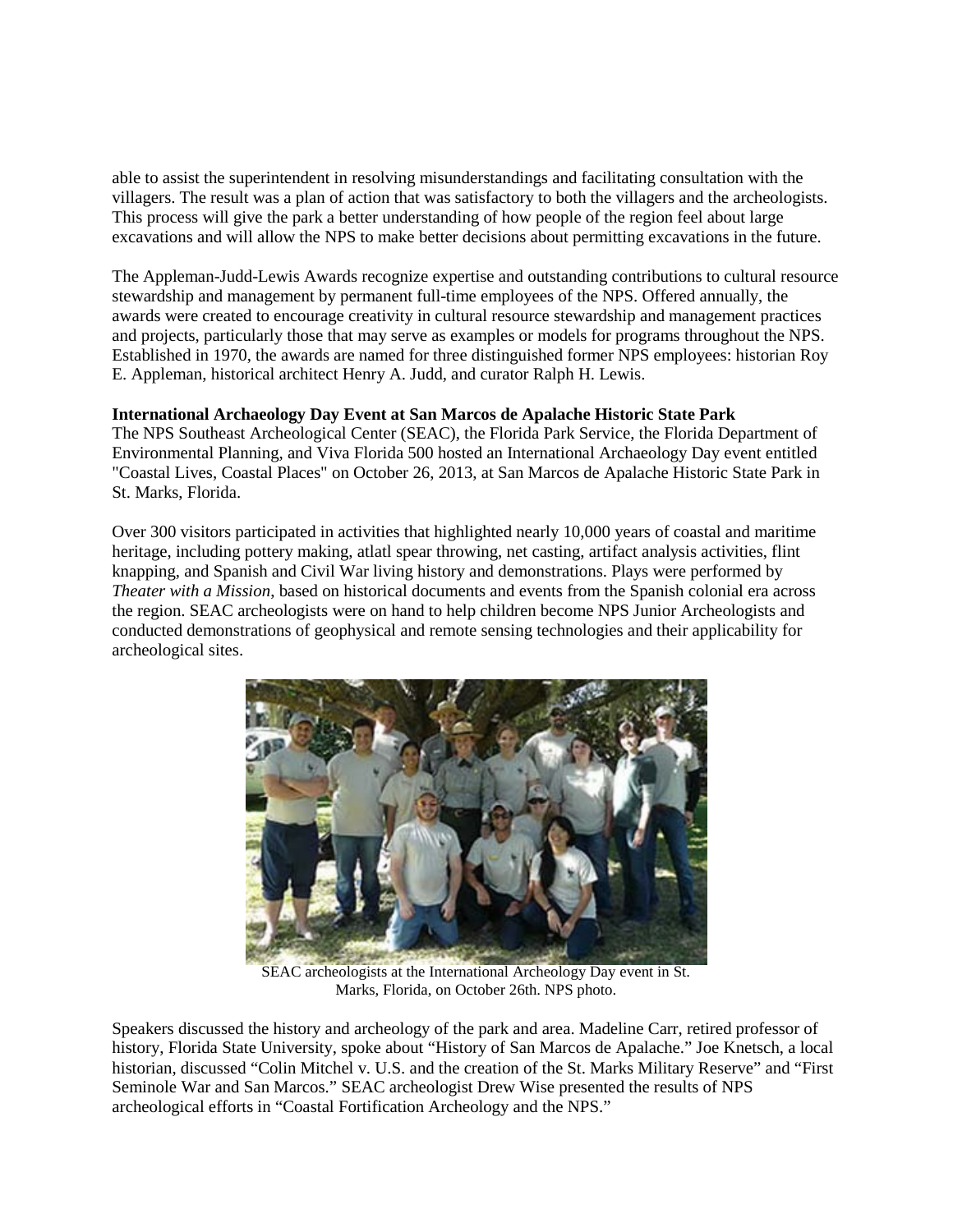Several organizations staffed activity tables and answered questions about the area's archeology and history – SEAC, the Florida Bureau of Archaeological Research, VIVA Florida 500, the Florida Public Archaeology Network, the Florida Park Service (Florida Department of Environmental Protection), the Panhandle Archaeological Society of Tallahassee (PAST), the Florida State University Anthropology Society, and Canaveral National Seashore.

International Archaeology Day is a celebration of archeology. Every October, the Archaeological Institute of America and collaborating archeological organizations across the United States, Canada, and abroad present archeological programs and activities for people of all ages and interests. Whether it is a familyfriendly archeology fair, a guided tour of a local archeological site, a simulated dig, a lecture or classroom visit from an archeologist, interactive, hands-on programs provide the chance to indulge your inner Indiana Jones and be an archeologist for a day.

# *By Meredith Hardy*

## **Watch Videos from the Urban Archeology Corps on YouTube**

The Urban Archeology Corps is a summer work program for youth age 15-25 that operates in partnership between the NPS and Groundwork Anacostia River DC. The program aims to introduce and cultivate young people's interest in archeology, stewardship of public lands, and the diversity of our nation's history as it connects to people and places today. In the summer of 2013, the nine participants assisted the NPS with a project-driven NHPA Section 106 archeological survey at Fort Chaplin and Fort Mahan ahead of the installation of fitness equipment along a hiker/biker trail. As part of their work, the youth created digital movies that convey issues about park management. View the ten videos from 2013 and five from 2012 on YouTube at <http://www.youtube.com/user/npsNACE> .

## *By Teresa Moyer*

## **Fluted Points Dating to 12,000 BP Found in Bering Land Bridge Preserve**

Archeologists studying ancient spear tips from northwest Alaska have raised intriguing questions about how people spread throughout the Americas. NPS archeologists, who are also participating in the study, found a fluted spear tip fragment at Serpentine Hot Springs, Bering Land Bridge Preserve, on the Alaskan Seward Peninsula. A research team led by Texas A&M University Professor Ted Goebel excavated the site and found more fluted spear tips, which are characteristic of North American Paleoindian cultures. Carbon-dating of charred animal bones and charcoal found with the spear tips proves humans were on the land bridge by the end of the Ice Age, some 12,000 years ago.

The evidence raises new possibilities about when people first settled Beringia, and where they came from. "Not all of Beringia's early residents may have come from Siberia, as we have traditionally thought," Goebel said. "Some may have come from America instead, although millennia after the initial migration across the land bridge from Asia."

Goebel says that among the earliest residents of North America were members of the Clovis culture, dating to about 13,000 years ago, people who used stone spear tips with grooved, or fluted, bases. No one has been able to determine whether the fluted points found in Alaska were younger, the same age as, or older than those found in more temperate North America. If the fluted points do not represent a human migration, they at least indicate the surprisingly early spread of an American technology into Arctic Alaska.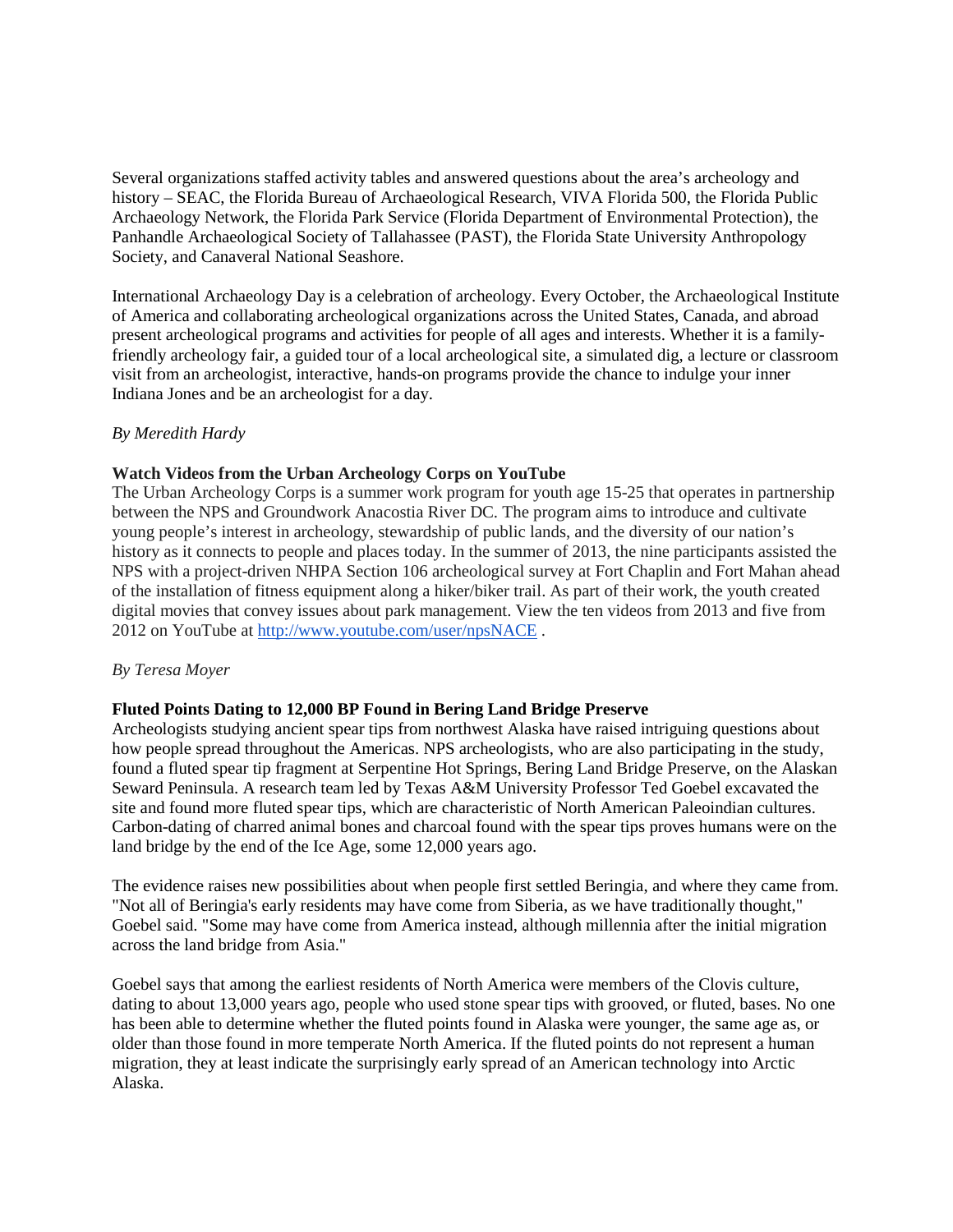Fluted spear points have not been found in eastern Beringia, now the Chukotka Peninsula, in Russia, suggesting that the people who made the fluted tips never made it further west than the Seward Peninsula. By 12,000 years ago, the land bridge was drowned by the rising Bering and Chukchi seas. The findings have been published in the online version of the Journal of Archaeological Science. The project was funded by NSF, the National Geographic Society, and NPS Shared Beringia Heritage Program.

# *By Carol Christian, Houston Chronicle*

## **Bent's New Fort Dedicated**

On October 19, 2013, over 100 guests attended a dedication of Bent's New Fort, about 8 miles west of Lamar, Colorado, along the Santa Fe National Historic Trail**.** Dedication activities included five new exhibits and a trail brushed by the Colorado Youth Summit and the Boy Scouts of America this past summer. National Trails Intermountain Region partnered with Bent's Old Fort NHS staff, the Santa Fe Trail Association, and the private property owner to place this site on the trail map.

Bent's New Fort links the history of southeastern Colorado—from the development of the Santa Fe Trail, to the occupation of Bent's Old Fort, to the construction of Fort Wise, and to the disintegration of human relationships following the massacre at Sand Creek in 1864.



NPS rangers and staff, private property owners, and Santa Fe Trail Association members celebrate the dedication of Bent's New Fort along the Santa Fe NHT.

At Bent's New Fort, the story of Charles and William Bents' trading empire ends. It is also a beginning point in the story of the Sand Creek massacre. Neither of these stories could be told at this site if John Squire Semmens had developed the land. He purchased this place in 1905 and preserved the fort foundation.

Three years ago the property owners, the Semmens and McCall families, decided to make the site an archeological preserve. Since then, three archeological studies have connected stories to the land, which visitors can appreciate through the trail and exhibits.

Go to [www.nps.gov/safe/historyculture/bents-new-fort.htm](http://www.nps.gov/safe/historyculture/bents-new-fort.htm) to read the exhibits.

*By Lynne Mager*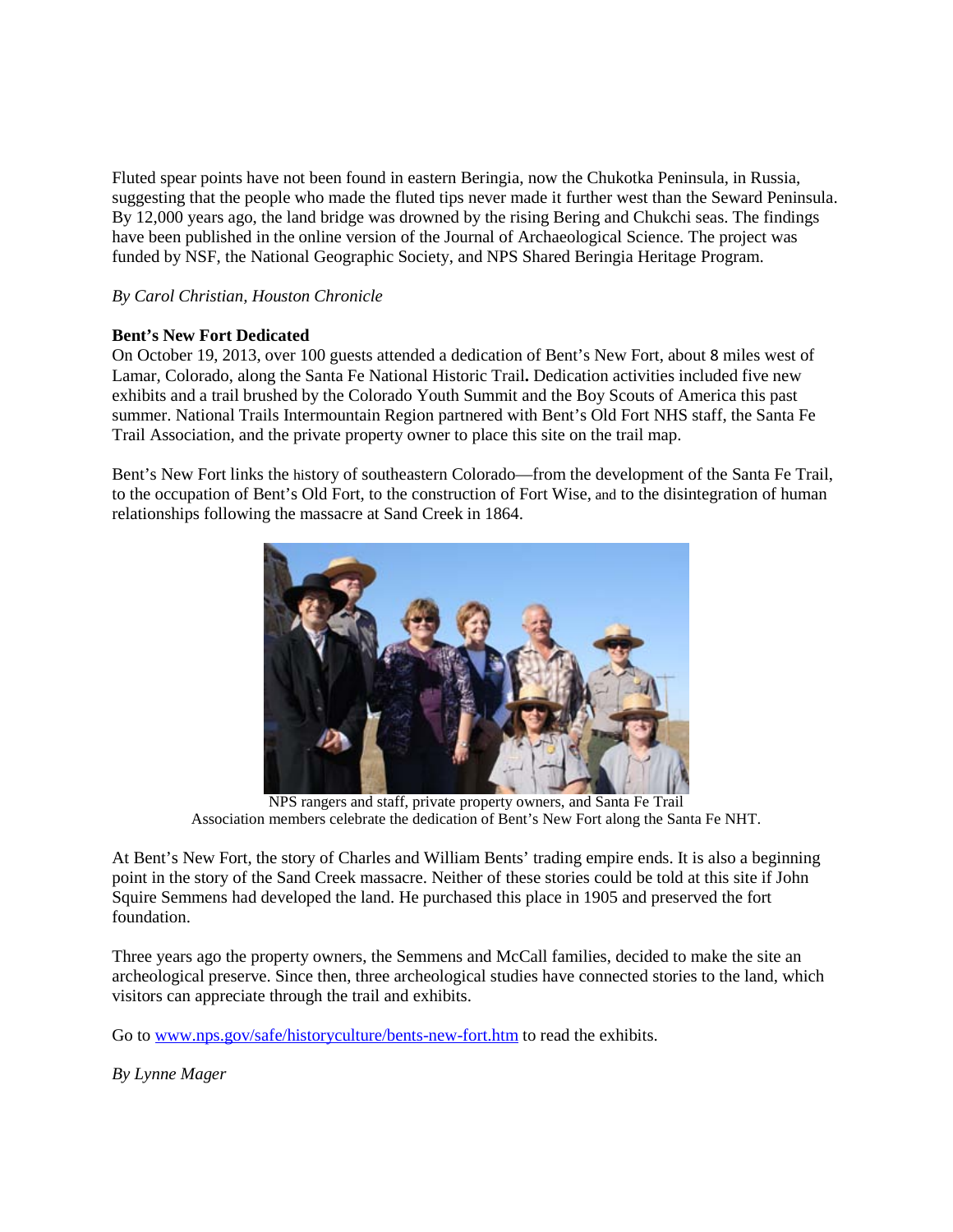#### **Conversation with an Archeologist: John Knoerl**

This month, we caught up with John Knoerl. Although he now manages the Cultural Resources GIS (CRGIS) program in Washington, DC, he began his professional life as an archeologist. How did he get from archeology to GIS? I asked him, but how he got to archeology should have been the first question.

Maps had *always* interested him even when he had a job setting up awnings during the summers while in college. "You had to know your geography if you wanted to set up the awning on the right house!"

John started his professional life as a Tourism, Travel, and Transportation major (there's probably a map connection there) at Niagara University in Buffalo, New York, in the late 1960s. At the same time, his fiancé was attending Buffalo State College, where she took a class in the prehistory of New York state. John went to some of the classes, and found that he enjoyed the subject.



John with granddaughter Izzy

With his triple-T degree, John got a job at a trucking company, where he worked the 6:00 pm-3:00 am shift. Quickly realizing that his educational choices had limited his employment options, he began thinking about going back to school. Remembering his enjoyment of Jo Ellen's prehistory class, John decided to explore archeology. He went back to school for *another* BA, this time in anthropology, from SUNY, Buffalo.

After that, John was on his way. He was admitted to the Anthropology Program at SUNY, Binghamton, and earned an MA in 1975. It was here that his interest in prehistory and his interest in maps coalesced. He learned about intra-site spatial analysis, sampling, and public archeology, from people like Fred Plog, Charles Redman, Margaret Linus, and Al Dekin.

In 1978, Pandora Snethkamp, a fellow student, told John about a 6 month internship with the Heritage Conservation and Recreation Service (HCRS). This was an agency, within DOI created in 1977, which subsumed its functions from the NPS and Bureau of Outdoor Recreation. During his interview with HCRS, John impressed Larry Aten, who offered him an internship at the Washington office of the Interagency Archeological Services (IAS) Division. Benny Keel, director of the Southeast IAS office, also offered him an internship. John accepted the Washington internship, which turned into a 4 year term position, and became permanent. The NPS absorbed the HCRS in 1981, so John joined the NPS and never left.

John's career in the NPS had many ups and a few downs. He re-invented himself as a preservation planner, and worked with Aten on a planning model – the Resource Protection Planning Process (RP3). He helped to develop the Secretary's Standards and Guidelines for Preservation Planning. He worked in the National Register program as their archeologist and reviewed 1500 archeological nominations in 3 years and co-authored the NR Bulletin: *Guidelines for Evaluating and Registering Historic Archeological Properties*. John said that this was not a high point in his career, and that he turned his attention on completing his dissertation, *The Concept of Scale and its Application to Late Prehistoric Iroquoian Populations.* The study, which used GIS, examined the movement of Iroquois villages as a response to regional climate change. The analysis included many maps!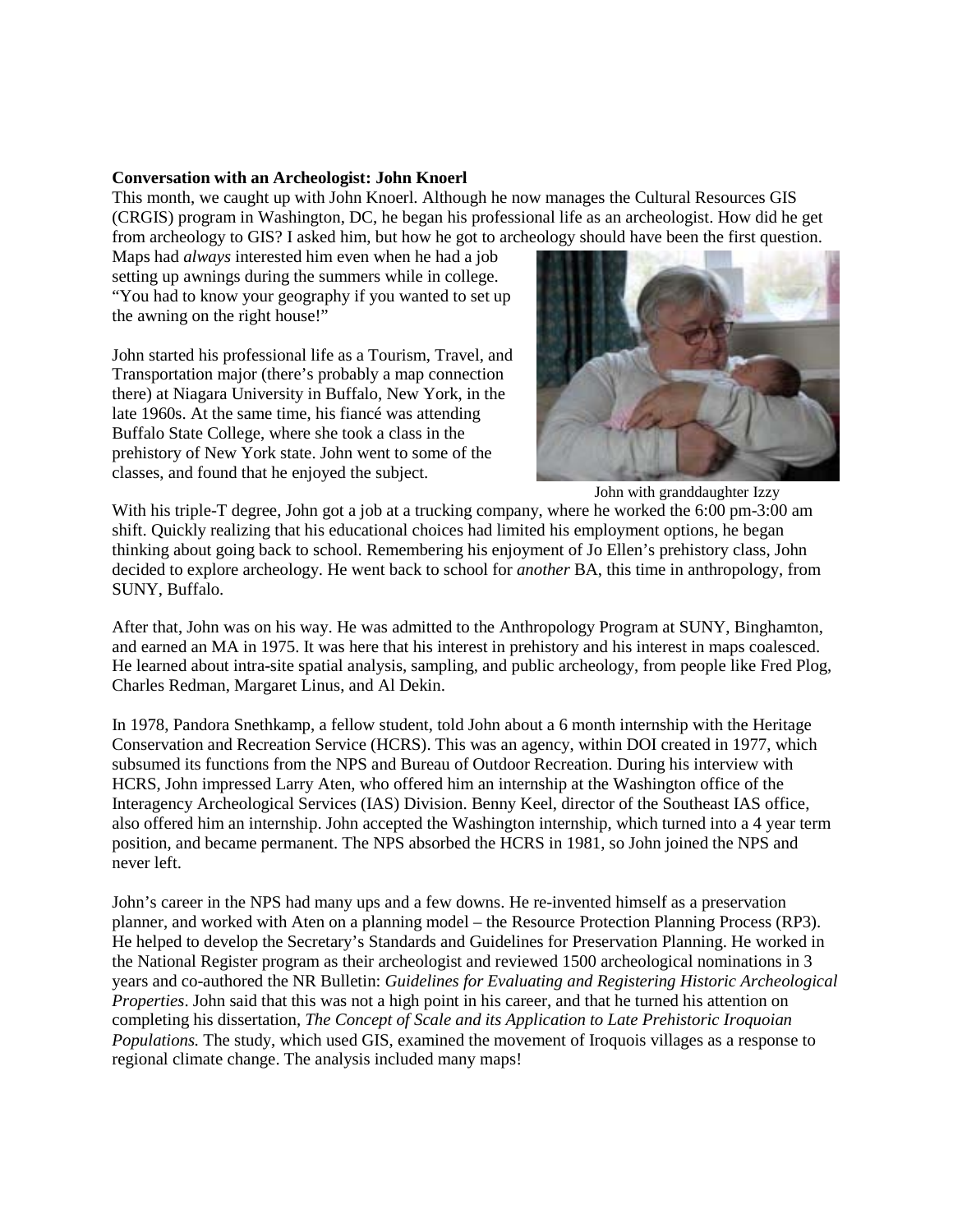For much of this time, Larry Aten was John's boss. Aten's career was evolving as well. He left IAS to manage "The Division of State Plans and Grants." During that time John worked on the restructuring the annual Historic Preservation Fund apportionment formula, a task that was not always appreciated by SHPOs. After that, Aten went on to become Division Chief of "The Interagency Resources Division," taking John with him. There he worked on RP3 and in the Register.

Sometime around 1985, Aten attended a computer mapping course (first generation GIS) given by Joe Berry, and was so enthusiastic about it that he paid for John to attend the same course. John immediately saw the application potential, and used it to analyze his dissertation data. He also met Don Hardesty and did several mapping projects with him. As a result, John was in the perfect place when Aten proposed in 1989 that a lab be set up with John as its staff of one. John became the first manager of the CRGIS program, a position he still holds until his upcoming retirement in early January 2014.

The CRGIS program got a big boost early in its history, as it provided all of the battlefield maps for the Civil War Sites Advisory Commission (CWSAC) study. Between 1990 and1993, CRGIS staff traveled to and mapped Civil War battlefields around the country. It was during this time that Civil War historian David Lowe was hired. Many archeologists worked with CRGIS including staff at SEAC and the Center for Advanced Spatial Technologies directed by Fred Limp.

The program also invested time in training in the use of GPS and GIS. CRGIS staff trained over 250 people in the use of GPS as a cultural resource survey tool, and over 800 people in GIS as it relates to cultural resources. The program also shifted focus from being primarily project-oriented to being project and policy-oriented. In 2002, the program began developing data transfer standards, to facilitate the exchange of cultural resource spatial data.

I asked John to describe one of the most satisfying projects that he worked on in his NPS career, and was surprised when he said that it was developing the data transfer standards. I thought that he would name any one of the many projects that his program has done over the years, from Civil War battlefields to cranberry bogs. Uniform standards that are consistently implemented and that provide a framework for linking and strengthening the potential of cultural resource data bases are John's proudest accomplishment.

I asked him if he had any words of wisdom for new employees. He said:

- Every career goes through rough patches. Don't be alarmed when it happens to you.
- Be flexible to take advantage of new opportunities, and don't be afraid to re-invent yourself.
- It takes about three years to plan and transition into different phases of your career. Give yourself time, and prepare as much as you can with training and planning.

Thanks for talking with us, John, and best wishes for your retirement!

## **BLM Reports Vandalism at Pompeys Pillar NM**

Federal officials launched an investigation after a set of names were found carved into a national monument in Montana where explorer William Clark carved his name more than 200 years ago. The vandalism on Pompeys Pillar National Monument is about 3 feet from Clark's signature, a member of the Corps of Discovery expedition that opened a land route to the West. It reads "Cole + Shpresa 10/10/2013" and includes a heart. Despite multiple signs, warnings, and video cameras, someone climbed over a boardwalk railing to carve the inscription on the sandstone formation.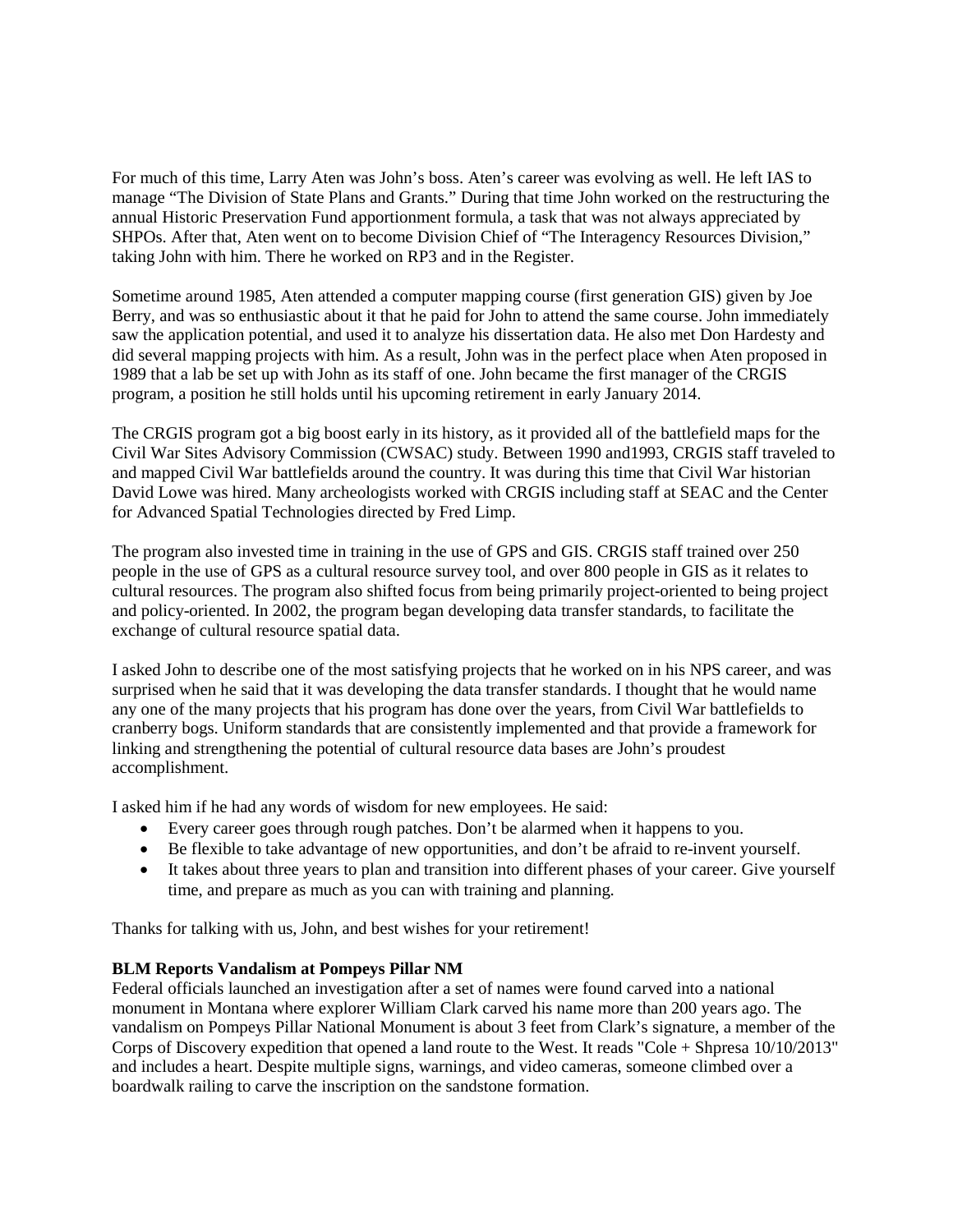BLM personnel noticed the carving during a walkthrough October 17, 2013. Cole Randall and Shpresa Lieshiaj, both of Minnesota, were questioned by park officials after a silent alarm was triggered but it wasn't until a week later when an employee checking the grounds noticed the vandalism. BLM authorities reviewed surveillance video and apprehended the suspects. The investigation is ongoing, and no charges have been filed. Defacing a national monument can result in felony charges.

*The Associated Press contributed to this report.*



# **NPS Cultural Resources Diversity Internship Program call for 2014 Project Proposals**

The NPS Cultural Resources Diversity Internship Program (CRDIP) invites project proposals for 2014. NPS units, program offices, and partners in the public and private sectors have co-sponsored dozens of diverse undergraduate and graduate students ages 18-25 and provided them with outstanding careerexploration opportunities. During the 2014 session, the program will co-sponsor 12-13 interns during the 10-week summer program. The cost of selected projects will be shared on a 50/50 basis between CRDIP and the intern sponsor. The program is administered in partnership with the Student Conservation Association (SCA).

Selection of intern hosts will be based on the following evaluation criteria:

- Appropriateness of project for undergraduate and graduate students, who may have no previous experience in historic preservation/cultural resources work, in history, anthropology, historic preservation, architecture, museum studies, or related fields.
- Quality of supervision and mentoring.
- Commitment to providing intern with an introduction to a range of historic preservation/cultural resources careers beyond the immediate work environment.
- Commitment to recruit minority and underrepresented youth.
- Availability of housing, especially in remote areas.

The deadline for project proposal applications is **Friday, December 20, 2013.** Read more about the 2013 projects and interns at <http://www.nps.gov/history/crdi/internships/intrnCRDIP.htm>

Contact: Paloma Bolasny, CRDIP Coordinator, at [Paloma\\_bolasny@nps.gov](mailto:Paloma_bolasny@nps.gov) or 202-354-2174 for more information.

## **Society for American Archaeology Offers Free Online Seminar**

Seats are still available for the December 10, 2013, online seminar *New developments in technologies for the measurement of form and space in archaeology: An introduction for students***.** The online workshop is free to SAA members and will be taught by Fred Limp, RPA. Dr. Limp has been involved in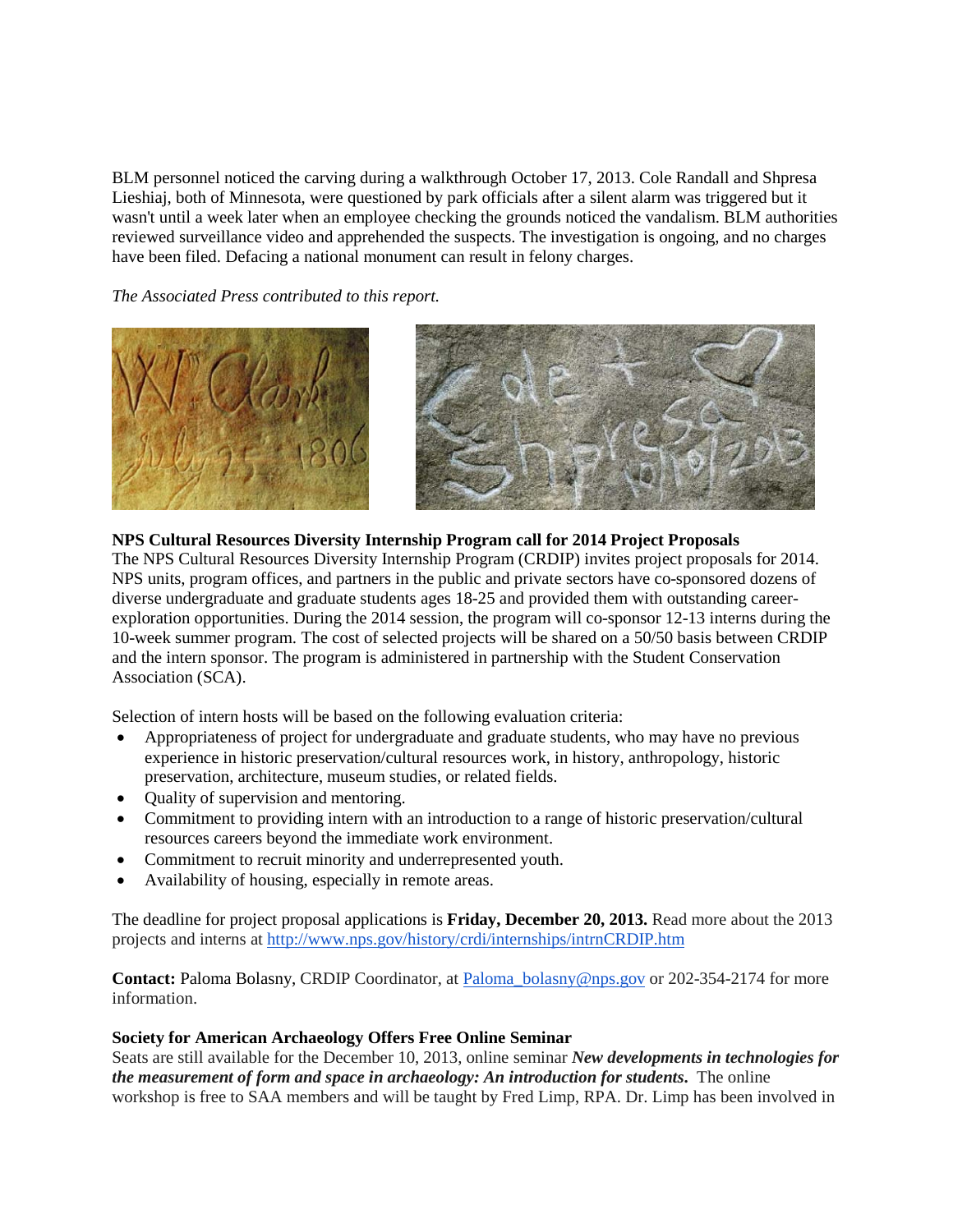the application of geomatics methods to archeology for more than three decades. He was the founder and director of the Center for Advanced Spatial Technologies for 18 years, and has taught numerous undergraduate, graduate and short courses on the topic.

SAA online seminars are designed to provide continuing professional development opportunities to student and professional archaeologists and are offered on a wide range of high-interest topics from September through May each year. Instructors are RPAs and top scholars in their field. All seminars are certified by RPA for Continuing Professional Education (CPE) credits.

Registration is on a first-come, first served basis and will remain open until all 25 seats are filled. Check SAAweb frequently for the latest offerings in our Online Seminar Series.

**Students take note**! The Group registration option enables one registered user to invite an unlimited number of participants to view the presentation from the same physical location. All participants will receive a certificate of completion from SAA.

Register at [www.saa.org](http://www.saa.org/)

**Contact:** SAA at 202-559-5709 or email us at [onlineseminars@saa.org](mailto:onlineseminars@saa.org)

### **2014 Park Break Sessions will Explore Archeology**

Are you a graduate student thinking about a career in parks, protected areas, and cultural sites? Park Break is an all-expenses-paid, park-based field seminar for students like you. Park Break puts you in a national park unit for a week's worth of field and classroom activities in close collaboration with park scientists, managers and administrators, and partner organizations.

#### In 2014, two Park Breaks are offered:

*Keweenaw National Historical Park***,** located in the Keweenaw Peninsula along Lake Superior in Michigan's Upper Peninsula, will host a Park Break focused on archeology and cultural resources management, April 7–11, 2014. *Saguaro National Park,* in the Sonoran Desert of Arizona, will host a Park Break focused on

hydrogeology, March 10–14, 2014.

Organized since 2008 by the George Wright Society in conjunction with USGS and NPS, Park Break is a learning experience that you'll find nowhere else. Park Break is open to graduate students who are currently enrolled and actively pursuing their degree. Applications from eligible graduate students accepted through January 7, 2014. Minority candidates are especially encouraged to apply.

For complete information, and to apply, go to<http://www.georgewright.org/parkbreak>

**Contact:** George Wright Society office at [info@georgewright.org,](mailto:info@georgewright.org) or 1-906-487-9722.

#### **Maryland Archaeological Conservation Laboratory Offers Fellowship**

The Maryland Archaeological Conservation Laboratory (MAC Lab) is accepting applications for the Gloria S. King Research Fellowship in Archaeology. The MAC Lab is an archeological research, conservation, and curation facility located at Jefferson Patterson Park & Museum, the State Museum of Archaeology, in Maryland. The MAC Lab serves as a clearinghouse for archeological collections recovered from land-based and underwater projects conducted by State and Federal agencies and other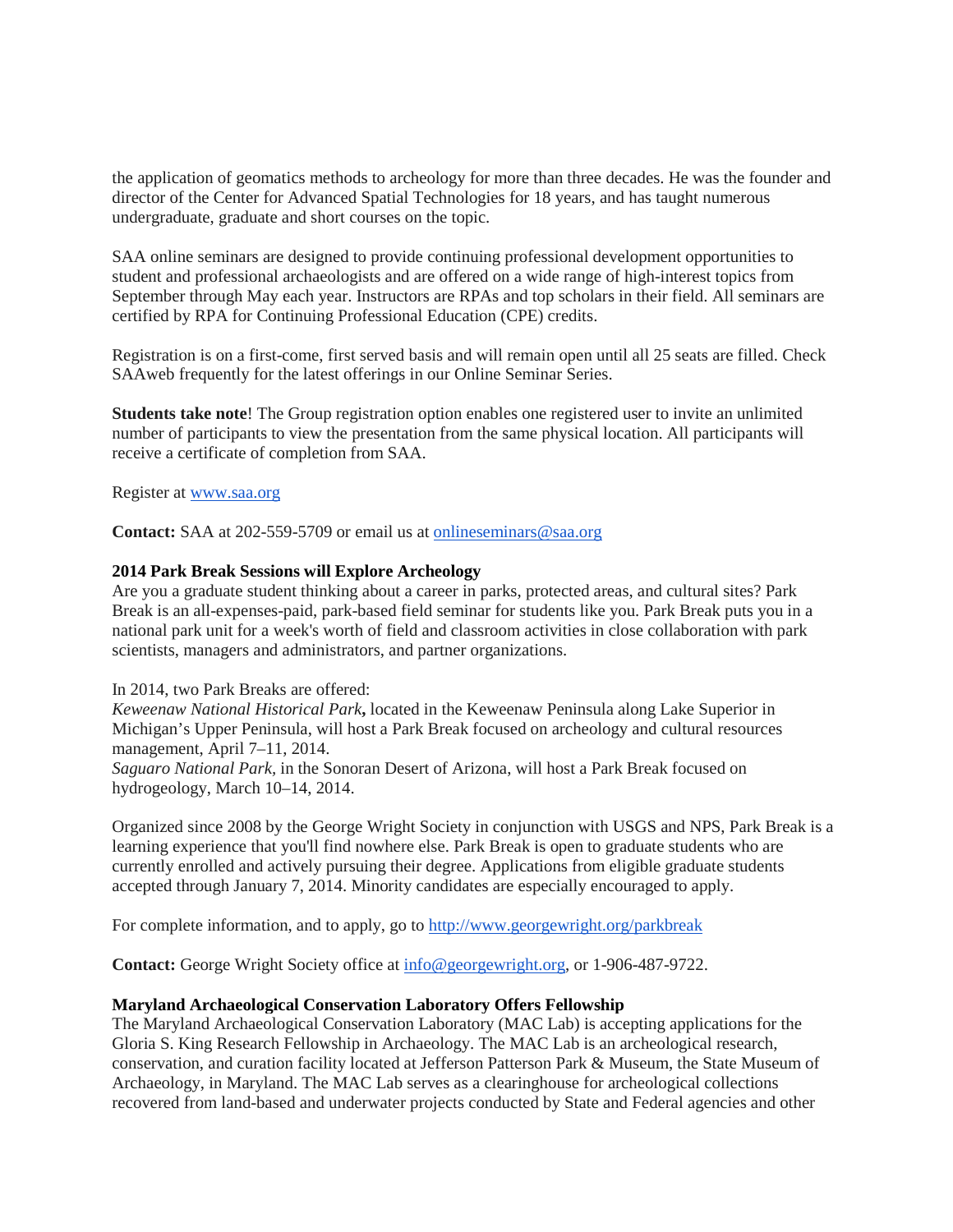researchers throughout Maryland and is currently home to 8 million artifacts representing over 12,000 years of human occupation. All of these collections are available for research, education, and exhibit purposes.

*Eligibility*: Students, academics, or professionals (employees of the Maryland Historical Trust and St. Mary's College of Maryland are not eligible); any subject in Maryland archeology; must use collections at the MAC Lab; must be in residence full time in the MAC Lab; must provide a presentation of research to museum staff members at the end of the fellowship.

*Application process*: A 1,000 word proposal (no more than 4 typed pages, double-spaced) outlining the problem and the collections in the MAC Lab to be used; a CV; and a letter of recommendation.

*Stipend*: The stipend is \$500 a week, with a minimum two week stay and maximum 5 week stay. Stipend to be paid upon completion of fellowship for stay of two weeks; a fellowship of greater length will be paid in two installments: 50 percent at the midway point of the fellowship and 50 percent upon completion of fellowship. On-site housing may be available for fellows, dependent on scheduling of fellowship.

Applications must be received at the address below by January 15th, 2014. Projects awarded a fellowship can begin as early as March 15th.

Send application materials to:

Patricia Samford, Director Maryland Archaeological Conservation Laboratory Jefferson Patterson Park and Museum 10515 Mackall Road St. Leonard, Maryland 20685

#### **Pigment Identification Workshop**

The National Center for Preservation Technology and Training (NCPTT) and The Hooke College of Applied Science with the McCrone Group, Inc. will host a three-day hands-on workshop on pigment identification and analysis for fine art and architectural finishes. The workshop will be held February 25- 27, 2014, at the NCPTT in Natchitoches, LA, and is open to 20 participants. Tuition for the class is \$399 and includes a reference slide set.

To register, go to<http://ncptt.nps.gov/blog/pigment-identification-workshop/>

## **Petrographic Analysis for Conservation**

NCPTT and The Center for Historic Architecture and Design (CHAD) in the University of Delaware's School of Public Policy and Administration will host a two-day hands-on workshop on the uses of polarized light microscopy for the study of stone and ceramic cultural materials. The workshop will be held March 11-12, 2014, at the NCPTT in Natchitoches, LA and is open to 20 participants. The cost of the workshop is \$299.

To register, go to <http://ncptt.nps.gov/blog/petrographic-analysis-for-conservation-2014/>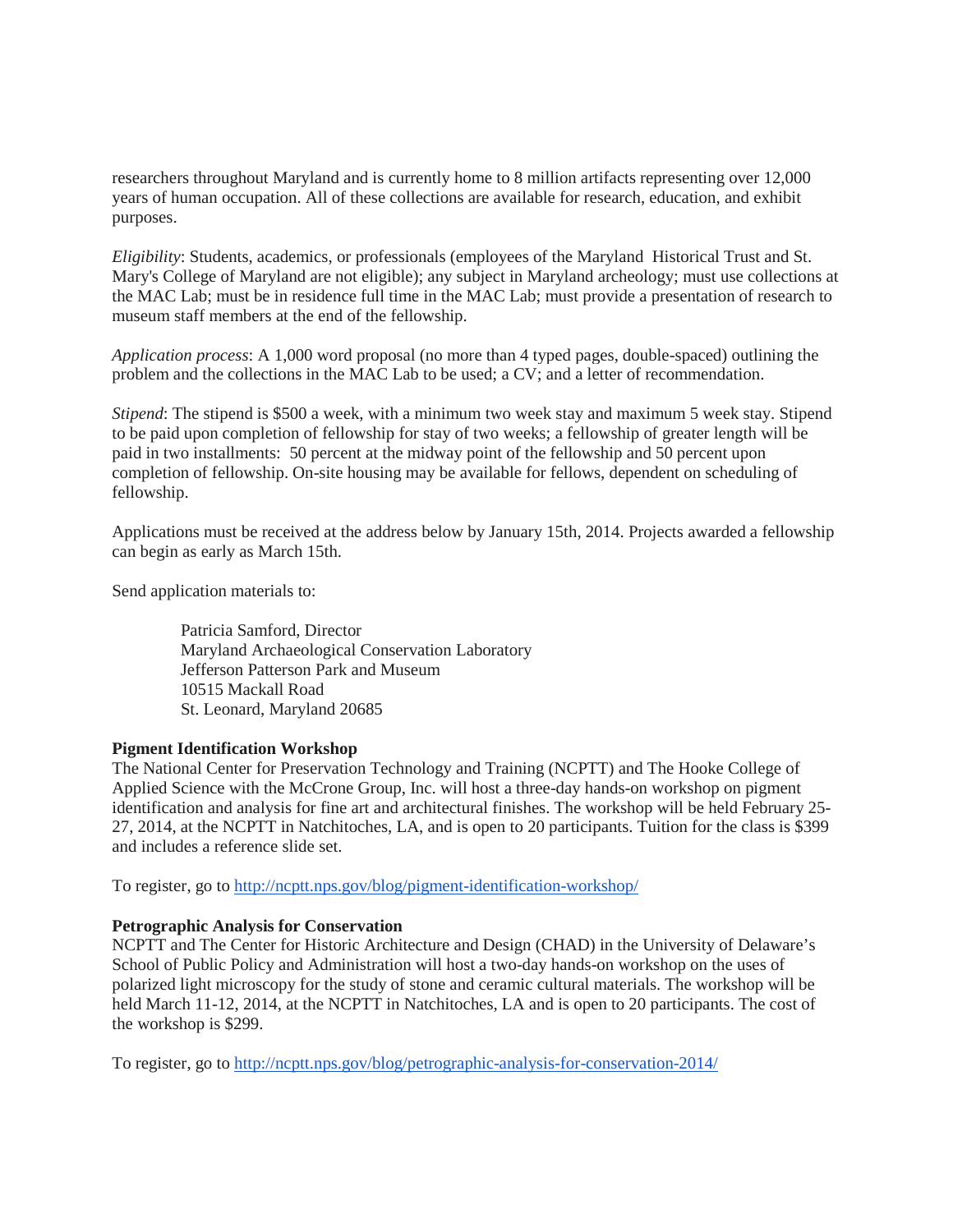### **International Cemetery Preservation Summit**

NCPTT, in partnership with the Canadian Ministry of Culture, will host a two and a half day conference in Niagara Falls, NY April 8-10, 2014. The conference will include oral presentations, posters, and a halfday field session on the conservation of all aspects of cemetery care and conservation. The conference is open to conservation professionals, cemetery managers, board members, archeologist, grounds keepers, and all who work to preserve and are interested in cemeteries.

To register, go to<http://ncptt.nps.gov/blog/international-cemetery-preservation-summit/>

### **NPS Offers Archeological Prospection Workshop**

The NPS 2014 workshop on archeological prospection techniques, *Current Archeological Prospection*  Advances for Non-Destructive Investigations in the 21<sup>st</sup> Century, will be held May 19-23, 2014, at Aztalan State Park, in Jefferson County, Wisconsin. Lodging and lectures will be at the Comfort Suites in Johnson Creek, Wisconsin. The field exercises will take place at Aztalan State Park.

Aztalan State Park is a National Historic Landmark and showcases an ancient Middle Mississippian village that thrived between A.D. 1000 and 1300. The people who settled Aztalan built large, flat-topped pyramidal mounds and a stockade around their village. Portions of the stockade and two mounds have been reconstructed in the park. Co-sponsors for the workshop include the NPS Midwest Archeological Center, Aztalan State Park, and Wisconsin Department of Natural Resources.

This will be the twenty-fourth year of the workshop dedicated to the use of geophysical, aerial photography, and other remote sensing methods as they apply to the identification, evaluation, conservation, and protection of archeological resources. The workshop will present lectures on the theory of operation, methodology, processing, and interpretation with on-hands use of the equipment in the field.

There is a registration charge of \$475.00. Application forms are available at <http://www.cr.nps.gov/mwac/>.

**Contact:** Steven L. DeVore, NPS, Midwest Archeological Center, Federal Building, Room 474, 100 Centennial Mall North, Lincoln, NE 68508-3873: tel: (402) 437-5392, ext. 141; fax: (402) 437-5098.

## **Slightly Off Topic: Betty Reid Soskin**

("Slightly Off Topic" will occasionally bring news items of interest related to the NPS or archeology to E-Gram readers' attention. This inspiring story is about the oldest interpretive ranger in the NPS.)

Betty Reid Soskin -- the oldest full-time NPS ranger at age 92-- has become one of the biggest draws at the Rosie the Riveter World War II Home Front NHP. Beginning with her return to work October 16, 2013, after the Federal government re-opened, Soskin has drawn crowds that sometimes number nearly 100 to her once sparsely attended programs on the history of the homefront during World War II, surprising even her boss, Superintendent Tom Leatherman.

The snowball was set in motion October 5, 2013, when an AP dispatch about Soskin brought to millions a story linking gridlock in Washington, D.C., to a public servant furloughed from the job she loves. Dozens more media appearances followed, and Soskin dazzled the audiences of CNN's Anderson Cooper, talk show host Arsenio Hall, and others.